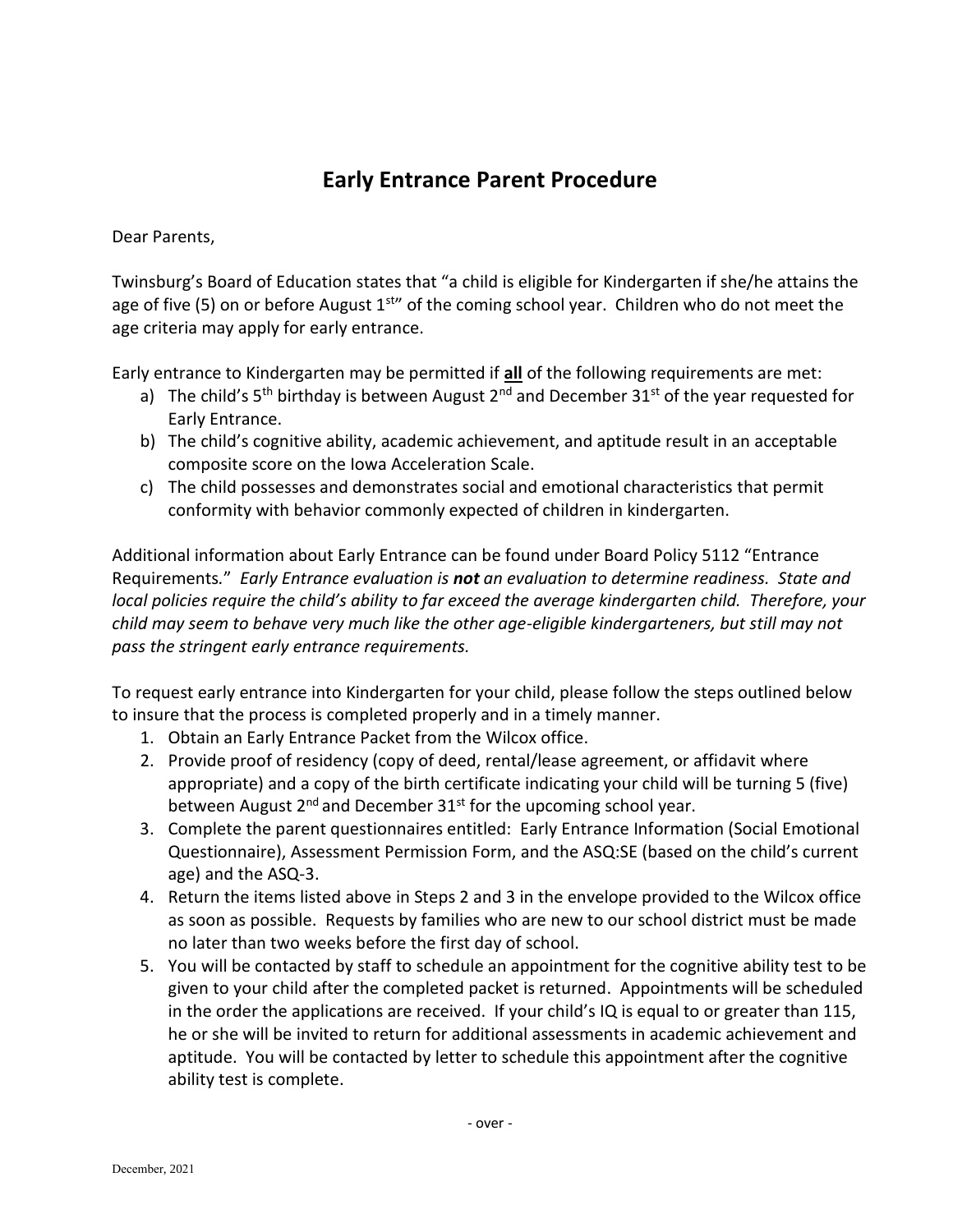6. If your child is invited to complete all parts of the Iowa Acceleration Scale (cognitive, achievement, aptitude), you will participate in a team conference to discuss your child's eligibility to enter school a year early.

You may elect, at your own expense, to provide assessments of your child's cognitive ability, academic skills and aptitude from a state licensed professional to the team for review and incorporation into the IAS. If you select this option, please use the Early Entrance Letter for Licensed Professionals. All information must be provided to the team for review by the end of the first full week in May.

If you require further information, please do not hesitate the building principal or school psychologist.

Sincerely,

Tajuana Hunnicutt, Director of Pupil Services Jennifer Farthing, Director of Curriculum Lynn Villa, Principal of Wilcox Primary School